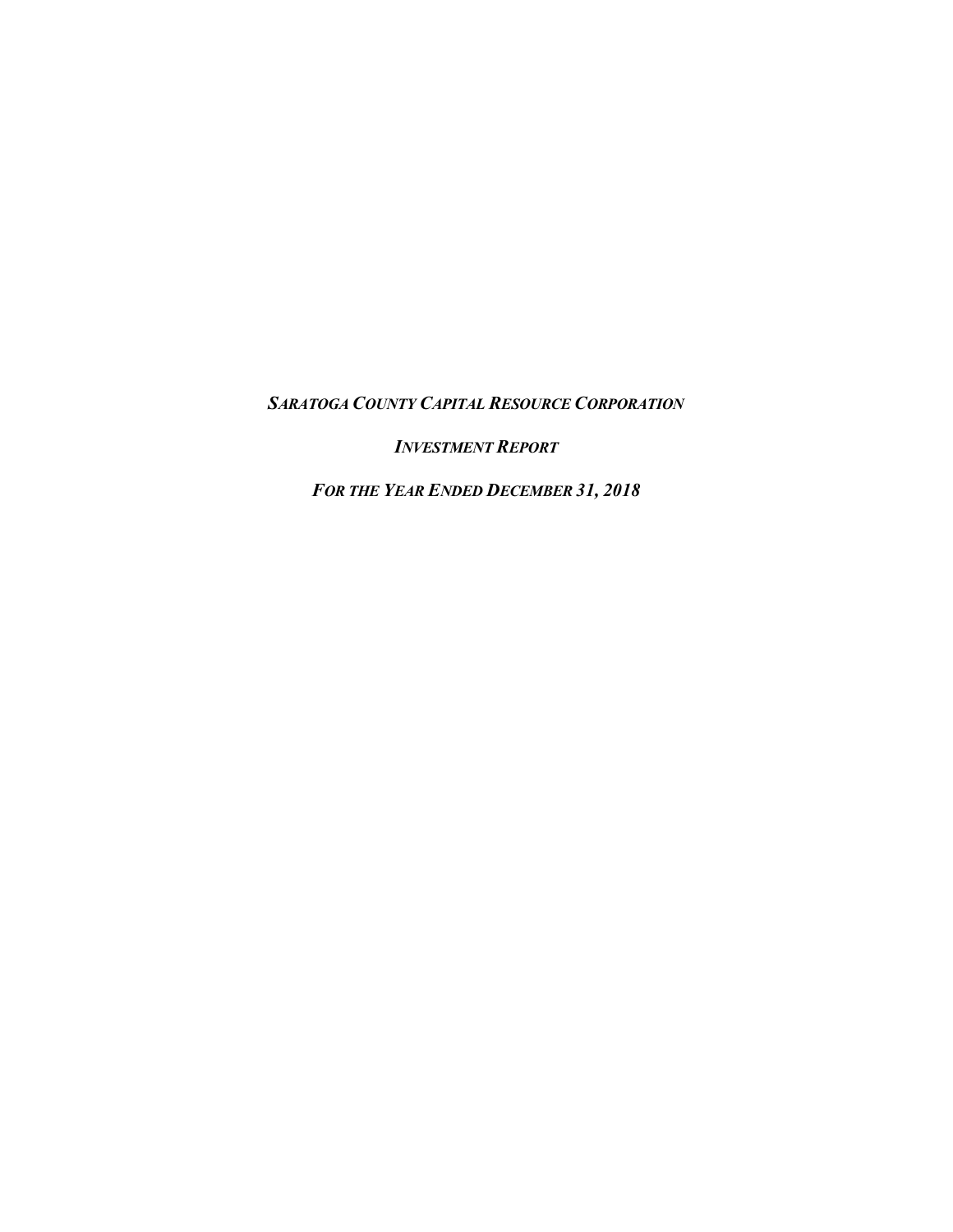# **SARATOGA COUNTY CAPITAL RESOURCE CORPORATION 2018 ANNUAL INVESTMENT REPORT**

#### **Purpose of Report:**

Under Section 2925(6) of the Public Authorities Law, the Saratoga County Capital Resource Corporation ("SCCRC") is required to prepare and approve an annual Investment Report. The Investment Report is to include: the investment guidelines, the results of the annual independent investment audit, a list of the total investment income received by the corporation and a list of the fees, commissions or other charges paid to each investment banker, broker, agent, dealer and advisor rendering investment associates services to the corporation since the last Investment Report.

The attached schedule details the corporation's investment income and related fees for the year ended December 31, 2018 and were approved by the SCCRC Governing Board.

#### **Investment Guidelines:**

In accordance with Section 2925 of the Public Authorities Law, the SCCRC is required to adopt Investment Guidelines which detail its operative policy and instructions to staff regarding the investing, monitoring and reporting of funds of the Agency. In addition, the SCCRC is subject to the deposit and investment restrictions contained in Sections 10 and 11 of the General Municipal Law.

Investment Guidelines were approved by the SCCRC Governing Board on January 3, 2013.

### **Investment Audit:**

The auditor for SCCRC have audited the corporation's compliance with the Investment Guidelines for Public Authorities. In their report dated January 30, 2019 Cusack & Company CPAs LLC indicated that the Agency complied, in all material respects, with these Investment Guidelines.